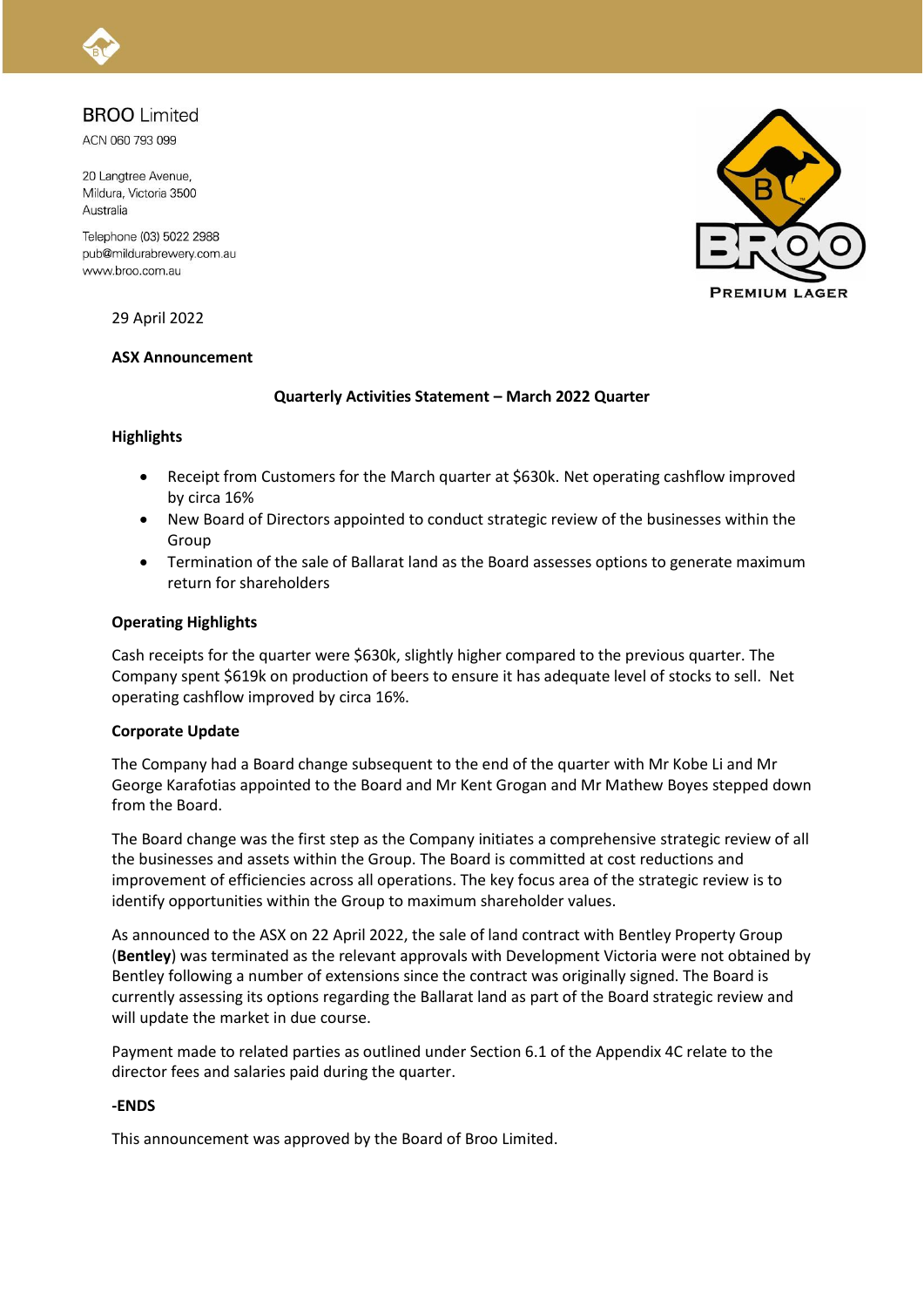

## **BROO** Limited

ACN 060 793 099

20 Langtree Avenue, Mildura, Victoria 3500 Australia

Telephone (03) 5022 2988 pub@mildurabrewery.com.au www.broo.com.au



For further information, please contact:

Nova Taylor Company Secretary nova.taylor@automicgroup.com.au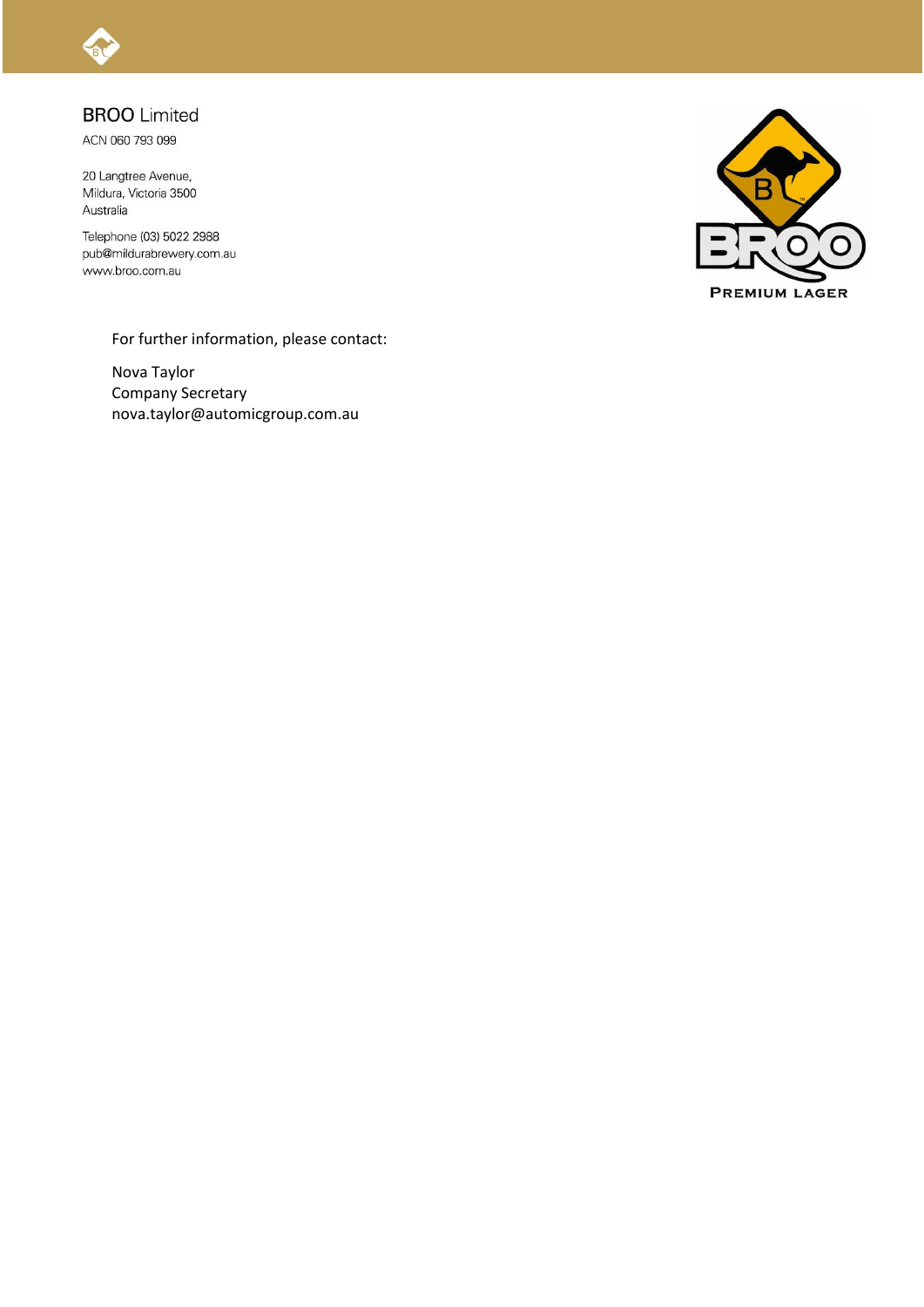# **Appendix 4C**

# **Quarterly cash flow report for entities subject to Listing Rule 4.7B**

| Name of entity                    |  |  |  |
|-----------------------------------|--|--|--|
| BROO LTD                          |  |  |  |
| Quarter ended ("current quarter") |  |  |  |
| <b>ABN</b>                        |  |  |  |

|     | <b>Consolidated statement of cash flows</b>         | <b>Current quarter</b><br>\$A'000 | <b>Year to date</b><br>$(9$ months)<br>\$A'000 |
|-----|-----------------------------------------------------|-----------------------------------|------------------------------------------------|
| 1.  | Cash flows from operating activities                |                                   |                                                |
| 1.1 | Receipts from customers                             | 630                               | 1,911                                          |
| 1.2 | Payments for                                        |                                   |                                                |
|     | (a) research and development                        |                                   |                                                |
|     | product manufacturing and operating<br>(b)<br>costs | (619)                             | (1, 419)                                       |
|     | advertising and marketing<br>(c)                    |                                   | (614)                                          |
|     | leased assets<br>(d)                                |                                   |                                                |
|     | staff costs<br>(e)                                  | (169)                             | (371)                                          |
|     | (f)<br>administration and corporate costs           | (476)                             | (1, 347)                                       |
| 1.3 | Dividends received (see note 3)                     |                                   |                                                |
| 1.4 | Interest received                                   |                                   |                                                |
| 1.5 | Interest and other costs of finance paid            | (160)                             | (578)                                          |
| 1.6 | Income taxes paid                                   |                                   |                                                |
| 1.7 | Government grants and tax incentives                | 6                                 | 334                                            |
| 1.8 | Other (provide details if material)                 |                                   |                                                |
| 1.9 | Net cash from / (used in) operating<br>activities   | (788)                             | (2,084)                                        |

| 2.  |                            | Cash flows from investing activities |
|-----|----------------------------|--------------------------------------|
| 2.1 |                            | Payments to acquire or for:          |
|     | (a)                        | entities                             |
|     | (b)                        | businesses                           |
|     | $\left( \mathrm{c}\right)$ | property, plant and equipment        |
|     | (d)                        | investments                          |
|     | (e)                        | intellectual property                |
|     | (f)                        | other non-current assets             |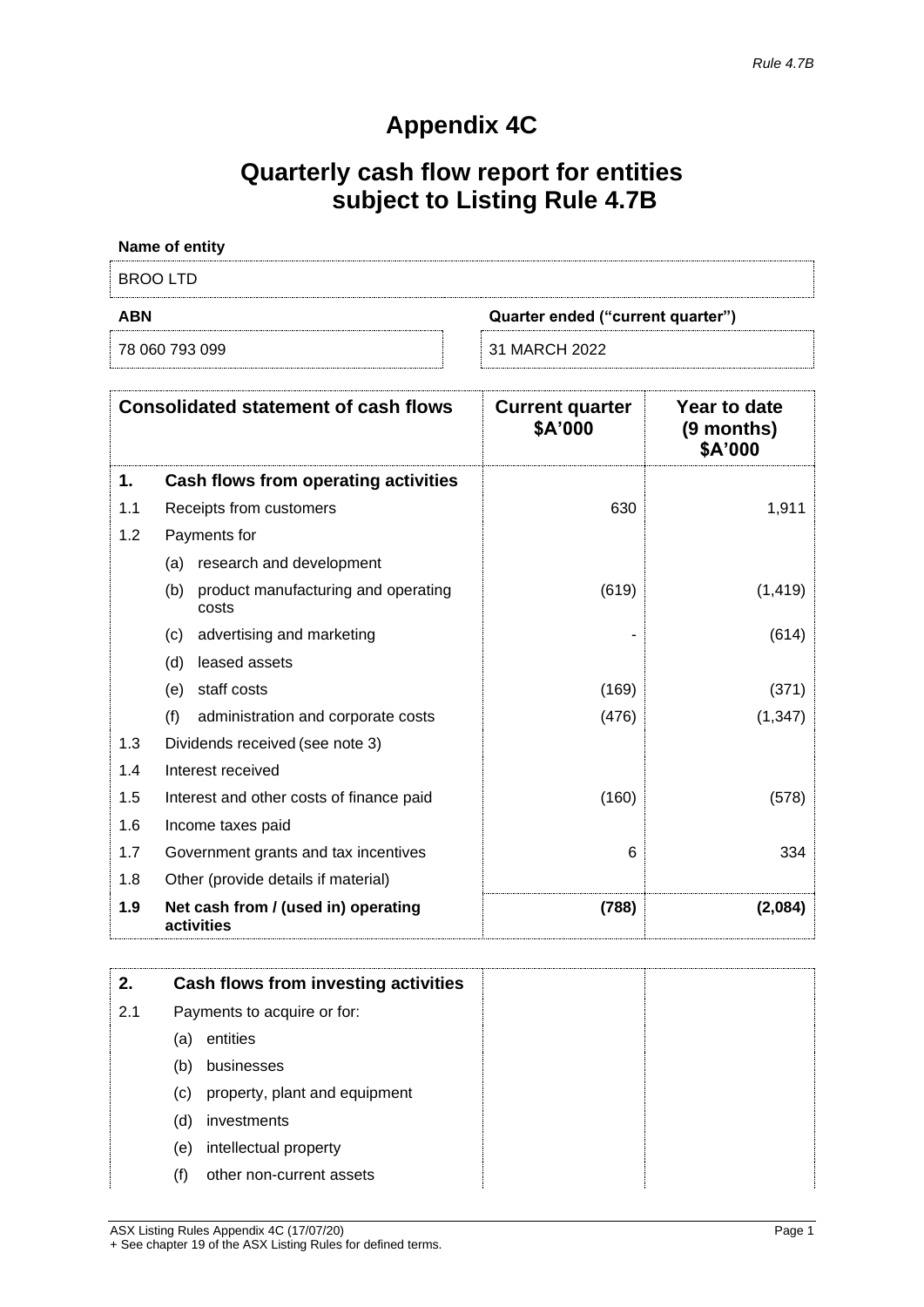|               | <b>Consolidated statement of cash flows</b>       | <b>Current quarter</b><br>\$A'000 | Year to date<br>$(9$ months)<br>\$A'000 |
|---------------|---------------------------------------------------|-----------------------------------|-----------------------------------------|
| $2.2^{\circ}$ | Proceeds from disposal of:                        |                                   |                                         |
|               | entities<br>(a)                                   |                                   |                                         |
|               | (b)<br>businesses                                 |                                   |                                         |
|               | (c)<br>property, plant and equipment              |                                   |                                         |
|               | (d)<br>investments                                |                                   |                                         |
|               | intellectual property<br>(e)                      |                                   |                                         |
|               | (f)<br>other non-current assets                   |                                   |                                         |
| 2.3           | Cash flows from loans to other entities           |                                   |                                         |
| 2.4           | Dividends received (see note 3)                   |                                   |                                         |
| 2.5           | Other (provide details if material)               |                                   |                                         |
| 2.6           | Net cash from / (used in) investing<br>activities |                                   |                                         |

| 3.   | Cash flows from financing activities                                                          |       |         |
|------|-----------------------------------------------------------------------------------------------|-------|---------|
| 3.1  | Proceeds from issues of equity securities<br>(excluding convertible debt securities)          |       |         |
| 3.2  | Proceeds from issue of convertible debt<br>securities                                         | 1,100 | 3,100   |
| 3.3  | Proceeds from exercise of options                                                             |       |         |
| 3.4  | Transaction costs related to issues of<br>equity securities or convertible debt<br>securities |       | (120)   |
| 3.5  | Proceeds from borrowings                                                                      |       | 420     |
| 3.6  | Repayment of borrowings                                                                       | (172) | (1,233) |
| 3.7  | Transaction costs related to loans and<br>borrowings                                          |       |         |
| 3.8  | Dividends paid                                                                                |       |         |
| 3.9  | Other (provide details if material)                                                           |       |         |
| 3.10 | Net cash from / (used in) financing<br>activities                                             | 928   | 2,167   |

|     | Net increase / (decrease) in cash and<br>cash equivalents for the period |       |         |
|-----|--------------------------------------------------------------------------|-------|---------|
| 4.1 | Cash and cash equivalents at beginning of<br>period                      | 58    | 115     |
| 4.2 | Net cash from / (used in) operating<br>activities (item 1.9 above)       | (788) | (2.084) |
| 4.3 | Net cash from / (used in) investing activities<br>(item 2.6 above)       |       |         |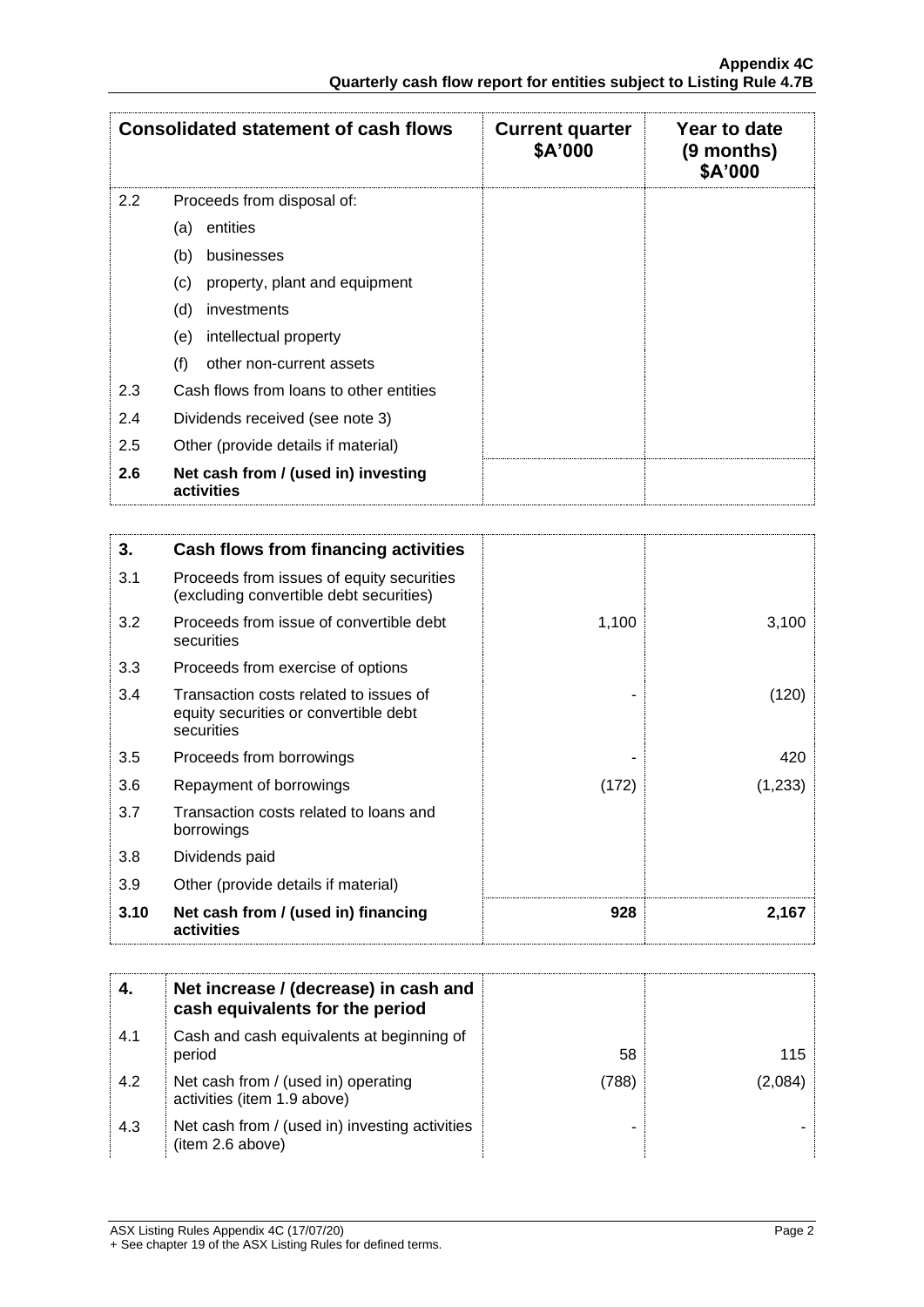| <b>Consolidated statement of cash flows</b> |                                                                    | <b>Current quarter</b><br>\$A'000 | Year to date<br>$(9$ months)<br>\$A'000 |
|---------------------------------------------|--------------------------------------------------------------------|-----------------------------------|-----------------------------------------|
| 4.4                                         | Net cash from / (used in) financing activities<br>item 3.10 above) | 928                               | 2.167                                   |
| 4.5                                         | Effect of movement in exchange rates on<br>cash held               |                                   |                                         |
| 4.6                                         | Cash and cash equivalents at end of<br>period                      | 198                               | 198.                                    |

| 5.  | Reconciliation of cash and cash<br>equivalents<br>at the end of the quarter (as shown in the<br>consolidated statement of cash flows) to the<br>related items in the accounts | <b>Current quarter</b><br>\$A'000 | <b>Previous quarter</b><br>\$A'000 |
|-----|-------------------------------------------------------------------------------------------------------------------------------------------------------------------------------|-----------------------------------|------------------------------------|
| 5.1 | Bank balances                                                                                                                                                                 | 198                               | 58                                 |
| 5.2 | Call deposits                                                                                                                                                                 |                                   |                                    |
| 5.3 | <b>Bank overdrafts</b>                                                                                                                                                        |                                   |                                    |
| 5.4 | Other (provide details)                                                                                                                                                       |                                   |                                    |
| 5.5 | Cash and cash equivalents at end of<br>quarter (should equal item 4.6 above)                                                                                                  | 198                               | 58                                 |

| 6.                                                                                                                                                          | Payments to related parties of the entity and their<br>associates                          | <b>Current quarter</b><br><b>\$A'000</b> |
|-------------------------------------------------------------------------------------------------------------------------------------------------------------|--------------------------------------------------------------------------------------------|------------------------------------------|
| 6.1                                                                                                                                                         | Aggregate amount of payments to related parties and their<br>associates included in item 1 |                                          |
| 6.2                                                                                                                                                         | Aggregate amount of payments to related parties and their<br>associates included in item 2 |                                          |
| Note: if any amounts are shown in items 6.1 or 6.2, your quarterly activity report must include a description of, and an<br>explanation for, such payments. |                                                                                            |                                          |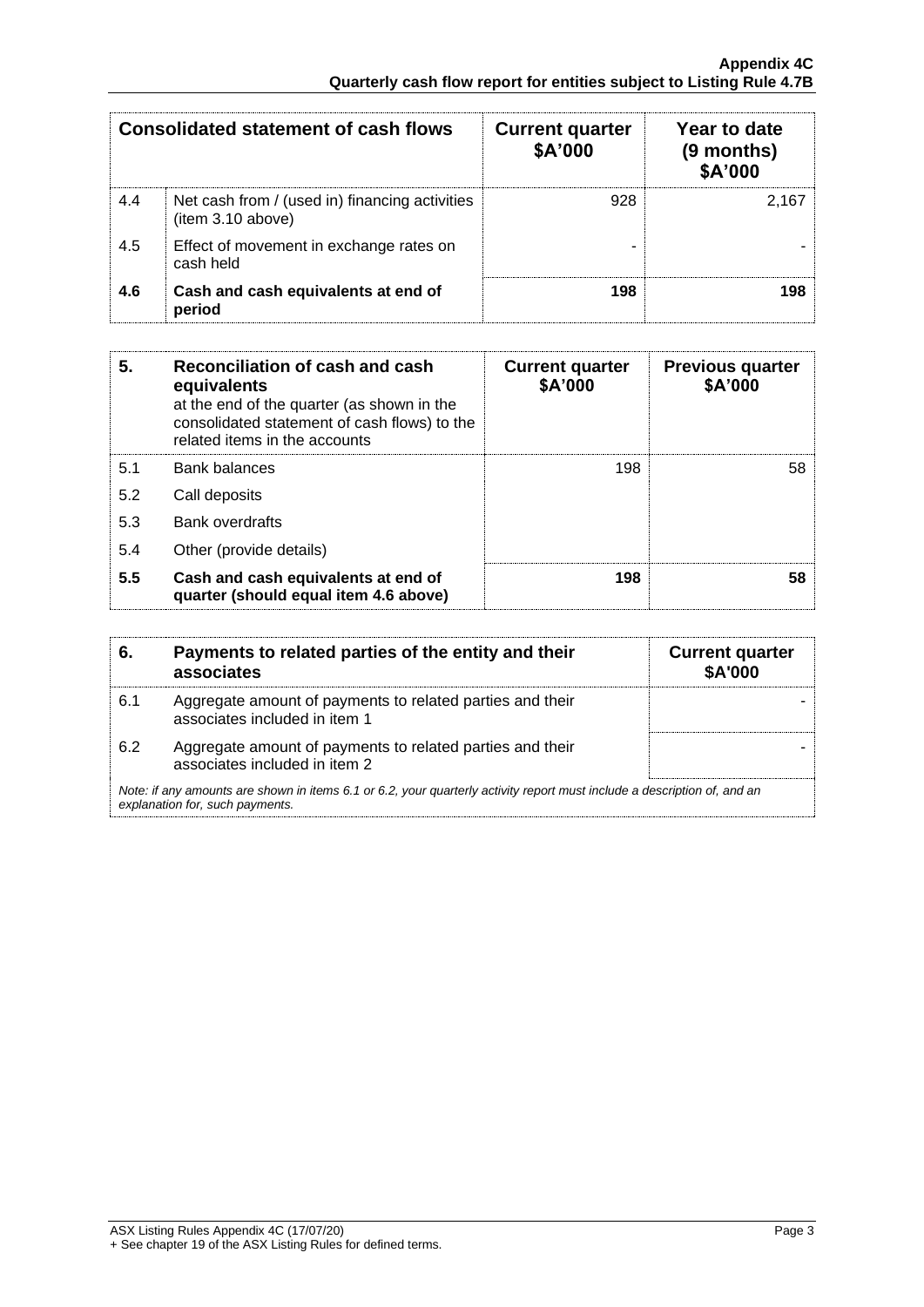| 7.  | <b>Financing facilities</b><br>Note: the term "facility' includes all forms of financing<br>arrangements available to the entity.<br>Add notes as necessary for an understanding of the<br>sources of finance available to the entity.                                                                                                               | <b>Total facility</b><br>amount at quarter<br>end<br>\$A'000 | Amount drawn at<br>quarter end<br>\$A'000 |
|-----|------------------------------------------------------------------------------------------------------------------------------------------------------------------------------------------------------------------------------------------------------------------------------------------------------------------------------------------------------|--------------------------------------------------------------|-------------------------------------------|
| 7.1 | Loan facilities                                                                                                                                                                                                                                                                                                                                      | 1,879                                                        | 1,879                                     |
| 7.2 | Credit standby arrangements                                                                                                                                                                                                                                                                                                                          |                                                              |                                           |
| 7.3 | Other (please specify)                                                                                                                                                                                                                                                                                                                               |                                                              |                                           |
| 7.4 | <b>Total financing facilities</b>                                                                                                                                                                                                                                                                                                                    | 1,879                                                        | 1,879                                     |
| 7.5 | Unused financing facilities available at quarter end                                                                                                                                                                                                                                                                                                 |                                                              |                                           |
| 7.6 | Include in the box below a description of each facility above, including the lender, interest<br>rate, maturity date and whether it is secured or unsecured. If any additional financing<br>facilities have been entered into or are proposed to be entered into after quarter end,<br>include a note providing details of those facilities as well. |                                                              |                                           |
|     | \$1,879k which is secured against the Ballarat property. The loan is with Moneytech and is<br>repayable in 24 monthly instalments. Interest is payable at 14% per annum.                                                                                                                                                                             |                                                              |                                           |
|     | All BizCap loans from previous quarters have been paid off during this quarter.                                                                                                                                                                                                                                                                      |                                                              |                                           |

| 8.                                                                                                                                                                                                                              | Estimated cash available for future operating activities                                                                                                                                                              | \$A'000 |  |
|---------------------------------------------------------------------------------------------------------------------------------------------------------------------------------------------------------------------------------|-----------------------------------------------------------------------------------------------------------------------------------------------------------------------------------------------------------------------|---------|--|
| 8.1                                                                                                                                                                                                                             | Net cash from / (used in) operating activities (item 1.9)                                                                                                                                                             | (788)   |  |
| 8.2                                                                                                                                                                                                                             | Cash and cash equivalents at quarter end (item 4.6)                                                                                                                                                                   | 198     |  |
| 8.3                                                                                                                                                                                                                             | Unused finance facilities available at quarter end (item 7.5)                                                                                                                                                         |         |  |
| 8.4                                                                                                                                                                                                                             | Total available funding (item $8.2 +$ item $8.3$ )                                                                                                                                                                    | 198     |  |
| 8.5                                                                                                                                                                                                                             | Estimated quarters of funding available (item 8.4 divided by<br>item 8.1)                                                                                                                                             | 0.25    |  |
|                                                                                                                                                                                                                                 | Note: if the entity has reported positive net operating cash flows in item 1.9, answer item 8.5 as "N/A". Otherwise, a<br>figure for the estimated quarters of funding available must be included in item 8.5.        |         |  |
| 8.6                                                                                                                                                                                                                             | If item 8.5 is less than 2 quarters, please provide answers to the following questions:                                                                                                                               |         |  |
|                                                                                                                                                                                                                                 | 8.6.1<br>Does the entity expect that it will continue to have the current level of net operating<br>cash flows for the time being and, if not, why not?                                                               |         |  |
| Answer: No. The Company spent \$619k for the production run of beer stocks. The<br>Company is also looking at various cost saving programs across the businesses to<br>improve cashflow.                                        |                                                                                                                                                                                                                       |         |  |
| 8.6.2<br>Has the entity taken any steps, or does it propose to take any steps, to raise further<br>cash to fund its operations and, if so, what are those steps and how likely does it<br>believe that they will be successful? |                                                                                                                                                                                                                       |         |  |
|                                                                                                                                                                                                                                 | Answer: Yes. The Company has initiated discussions around funding proposals to support<br>working capital for the business. The Company will make appropriate disclosure to<br>the ASX once the outcome is finalised. |         |  |